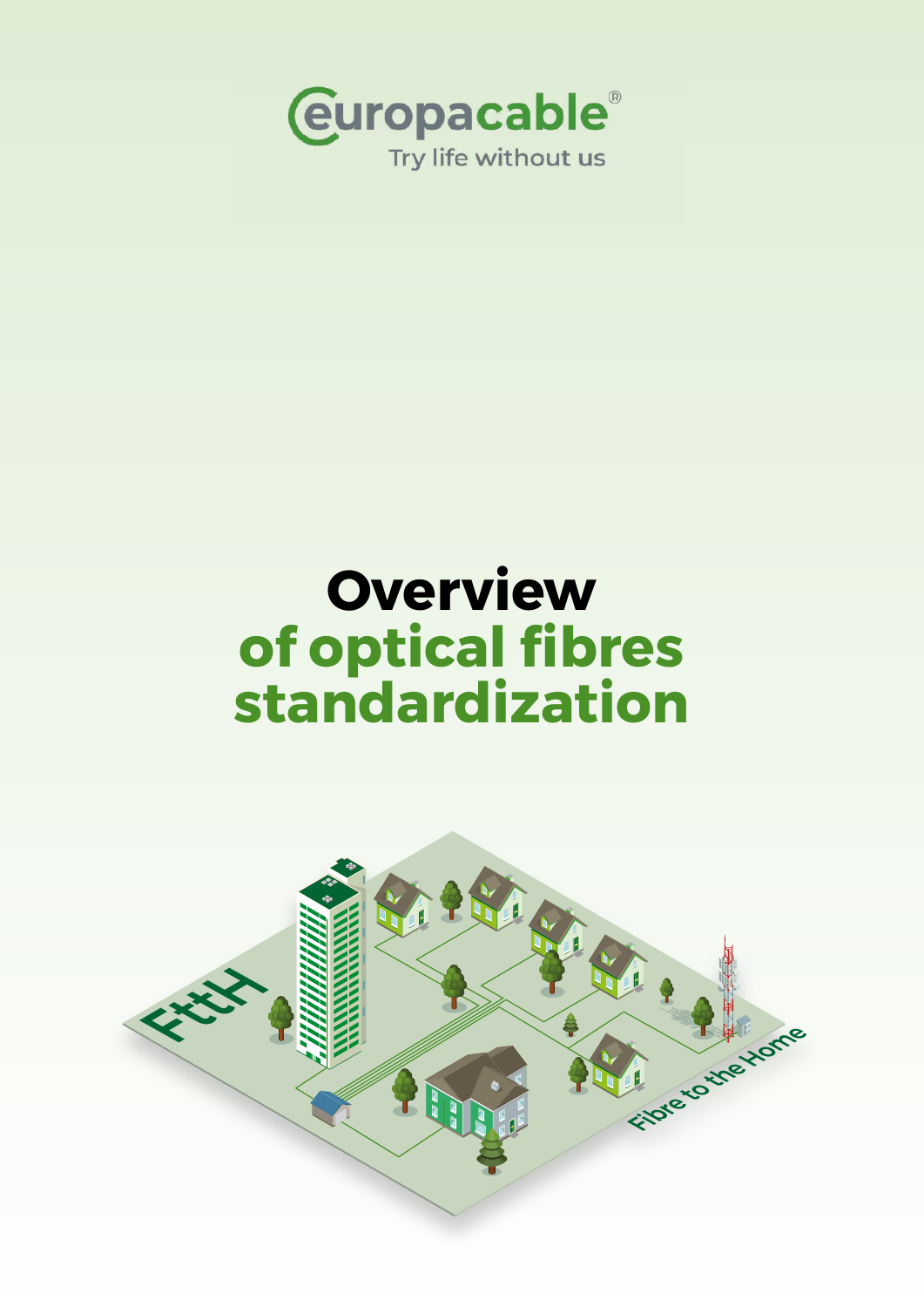**This document is a synthesis of optical fibre standardization. It provides direct links to standards and relevant technical reports.**

## **1. Introduction**

The optical fibres on which optical access and transport networks are structured are standardized at international level.

The purpose of this newsletter is to present the main organizations, the associated documents as well as the technical characteristics and attributes addressed within these documents. This newsletter also refers to major international technical reports.

This newsletter is part of a suite of newsletters published by EUROPACABLE

## **2. Historic**

Optical fibres used in telecommunications and data transport networks are standardized internationally under the guidance of several organizations.

This situation is the result of the standardization effort initiated in the early 1980s to promote wide adoption and prevent any obstacles regarding interoperability and compatibility between manufacturers. This work materialized through the development of good practices, procedures and specifications documents, reflecting a certain state of the art at a given time, and the result of a consensus of all stakeholders (operators, system manufacturers, fibre and optical cable manufacturers, etc.).

Collaboration between these different stakeholders still remain essential to ensure technical consistency and to guarantee the interoperability of telecommunications systems and equipment.

Different families of optical fibres are available today: multimode step-index or gradient-index and single-mode fibres. They can be made from pure or doped silica or from plastic, and have various opto-geometrical dimensions (core, cladding and outer coating diameters). The fields of application now extend well beyond the fields of telecommunications.

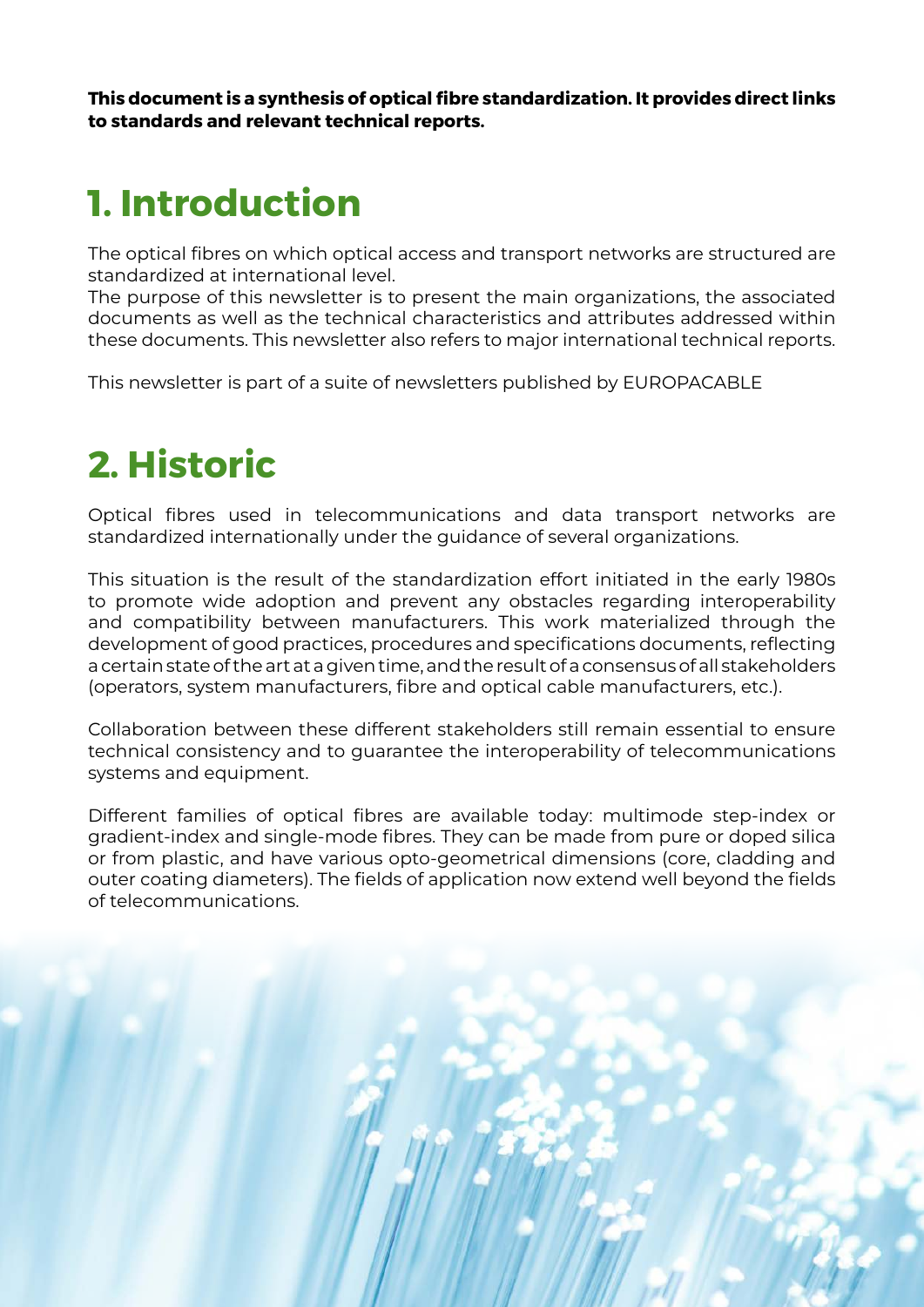For single-mode optical fibres, two organizations are responsible for the specifications:

- The International Telecommunications Union (ITU) provides recommendations on telecommunications systems and infrastructures. The ITU-T G.65x series of recommendations covers the specification of optical fibres **in cables** and associated characterization methods. For each recommendation, several types of fibres (subcategories) are offered. These documents are available free of charge on the organization's website, **Annex A table A1 provides direct access to ITU specifications**.
- The International Electrotechnical Commission (IEC), publishes a set of standards (IEC 60793series) relating to technical specifications for measurements and tests of optical single mode fibres. **Annex A table A2 provides direct access to IEC standards webstore**.

For multimode optical fibres, standards are managed by:

- The IEC as part of the IEC 60793-2-10 / 20/30/40 standard series covering all fibres intended for telecommunications or industrial systems. **Annex A table A2 provides direct access to IEC standards webstore**.
- The International Organization for Standardization (ISO) whose ISO / IEC 11801 document series covers structured cabling systems for telecommunications. It is in these documents that OMx type multimode optical fibre cables are specified.

**IEC and ITU optical fiber specifications are aligned**. IEC standards complement those of ITU-T by adding mechanical and environmental performance to the fibre and its coating. The applicable standards for attribute test methods are grouped together in the IEC 60793-1 series of documents.

The main documents published by ITU-T and IEC relating to optical fibres are reported in Annex A:

- The specification of single-mode fibres is thus based on a series of 6 ITU-T G.65x recommendations (G.652, G.653, G.654, G.655, G.656 and G.657) defining a set of 17 fibre subcategories. The sub-categories were created to introduce different levels of performance on certain attributes such as attenuation coefficient, resistance to macro-banding loss induced attenuation, etc. we thus find fibres G.652.B, G.652D, G.657A2, G.657B3 ... These ITU-T recommendations are also mirrored in IEC 60793- 2-50 document.
- For multimode fibres, IEC 60793-2-20, -30 and -40 standards cover all fibres for data transport applications and industrial systems aggregating 28 fibre subcategories

#### **To date, the use of G.652 and G.657 are the dominant fibres, with G.657 fibres widely used for FTTH and other optical distribution networks.**



**Europacable recommends G.657.Ax fibres for any parts of the FTTH network**.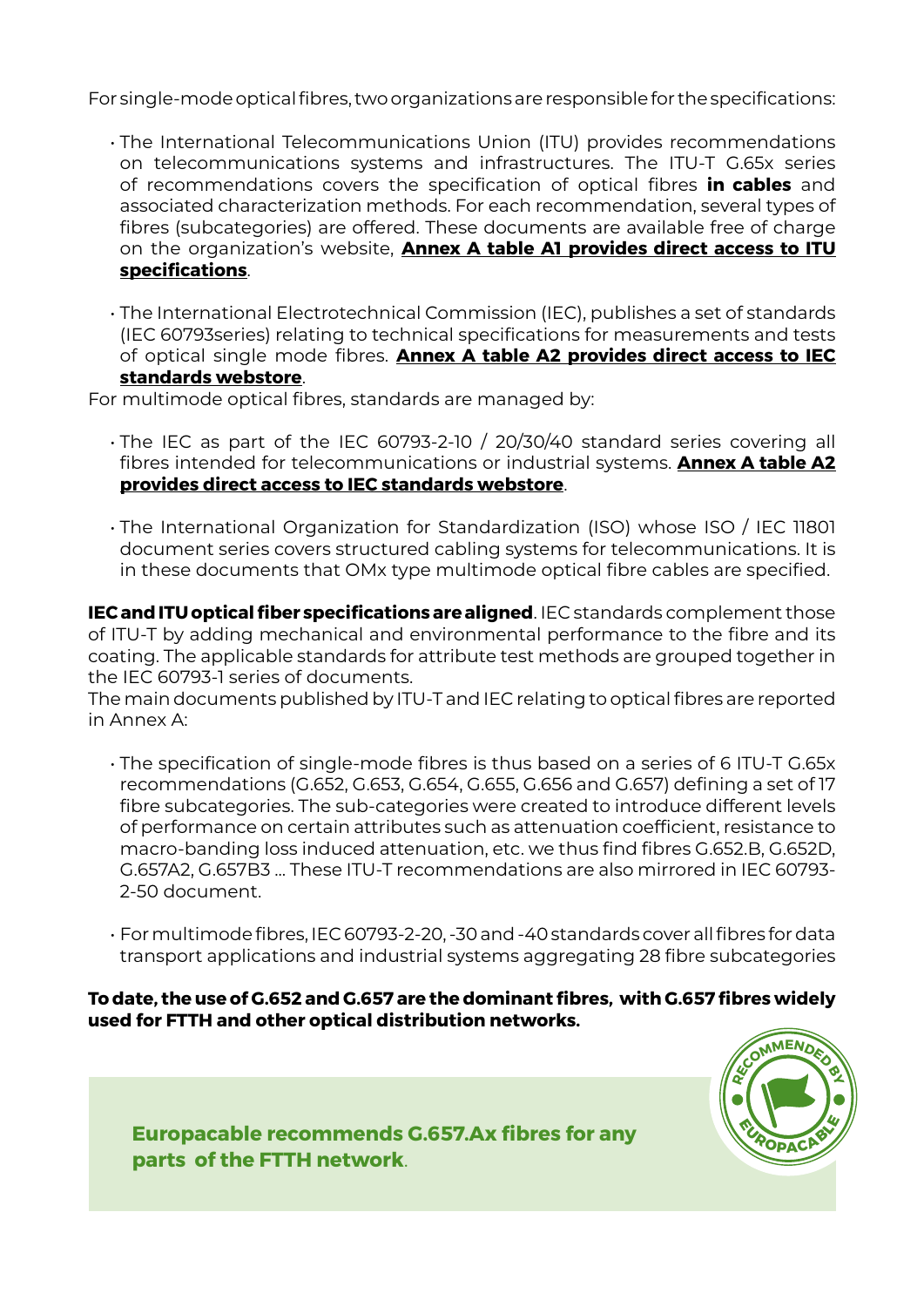The other types of single-mode fibres according to recommendations G.653, G.655 and G.656 are more discretionary and typically reserved when extension or maintenance of existing systems networks are needed.

The ITU documents describe applicable specifications relating to a set of attributes:

- Geometry: diameters, non-circularities, concentricity errors which are key to address connection losses,
- Mechanical properties: tensile strength, stress corrosion susceptibility,
- Parameters related to transmission properties: mode diameters, chromatic dispersion, cut-off wavelengths and macro-bending induced losses. These parameters can be significantly different from one recommendation to another.
- The properties of the fibre in its cabled form: attenuation coefficients, polarization modal dispersion

The creation of new recommendations or the revision of existing recommendations must be justified either by the development of new transmission technologies, or by the identification of new applications with demonstrated commercial opportunities or more simply motivated by the improvement of manufacturing methods. More specifically, we can highlight technological interests (e.g. such as support for transmission speed or capacity increase), economic interests (e.g. a commercial outlet is identified), analysis of implementation costs within the framework of industrial mass production without forgetting the availability of suitable measuring equipment.

Beside the above mentioned documents ITU-T and IEC are publishing guidance documents, called Technical Reports in IEC. A selection is proposed in Annex C.

## **3. Conclusion**

Optical fibres are characterized by many parameters, some of which are subject to standardization, as well as the associated characterization methods. Compliance with this normative system is essential to guarantee the interoperability of networks and equipment while providing a high level of confidence for future-proof systems and overall product quality. Standardization has undoubtedly enabled the expansion of fibre optic networks which now form the baseline of any modern telecommunications networks. Europacable recommends G.657.Ax fibres for the FTTH networks.

#### **For further information please contact:**

Alberto Lampasona, Director Public Affairs, a.lampasona@europacable.eu

#### **About Europacable**

Europacable AISBL is the voice of all leading European wire and cable producers. Europacable members include the largest cable makers in the world providing global technology leadership, as well as highly specialized small- and medium sized businesses from across Europe. Globally our members employ over 80.000 people of which more than 50% in Europe generating a worldwide turnover over € 70 billion in 2020. The product scope of our members covers the full range of energy and communication cables. Europacable is listed in the European Commission's transparency register under 453103789-92. We are a partner of CENELEC. www.europacable.eu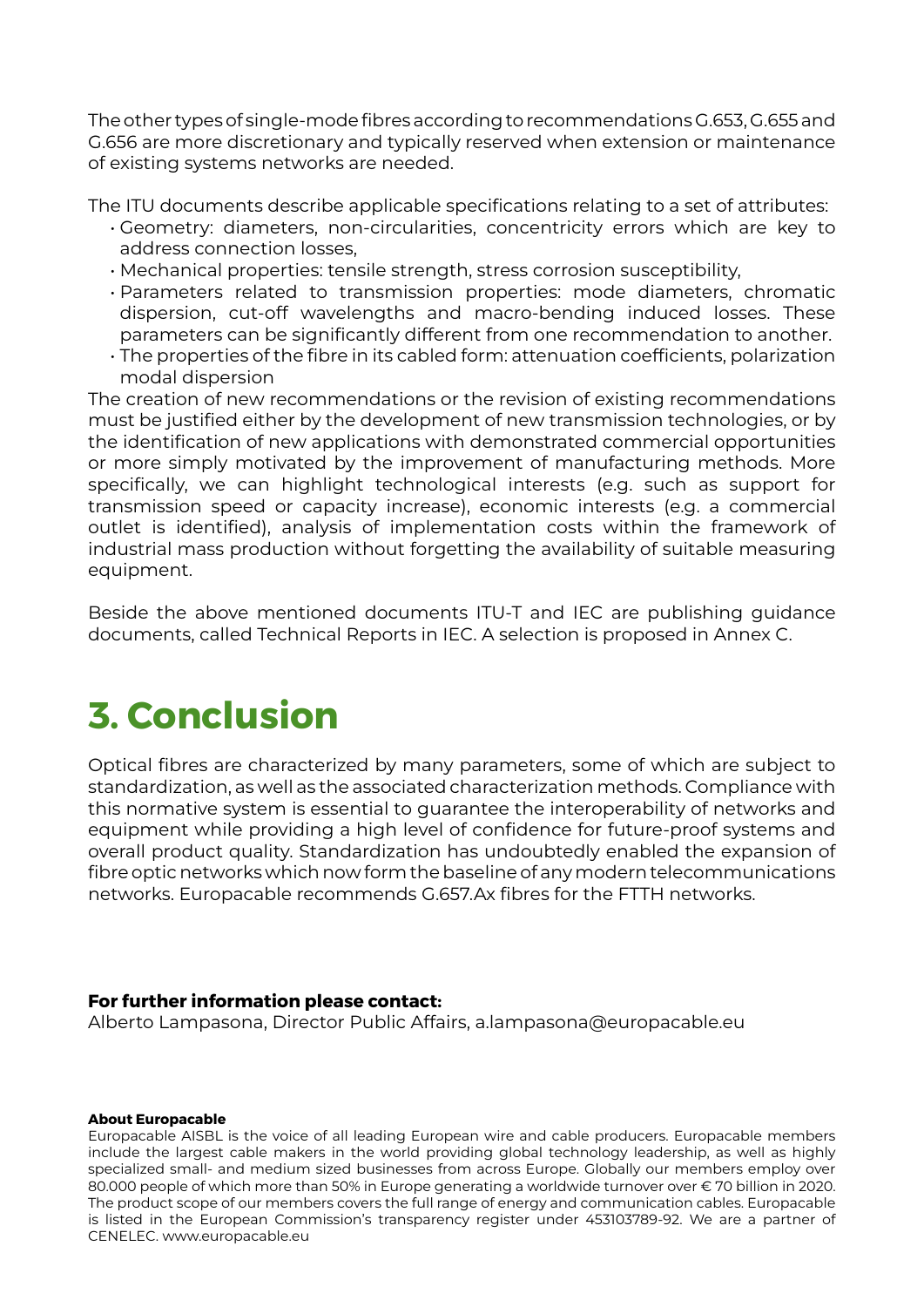### **Annex A : Main ITU recommendation and IEC standards on Optical fibre**

| Recommendation | Title                                                                                              | # of<br><b>Subcategories</b> | 1st<br>publication | Last<br>revision | Link |
|----------------|----------------------------------------------------------------------------------------------------|------------------------------|--------------------|------------------|------|
| G.652          | Characteristics of a single-mode optical<br>fibre and cable                                        | 2                            | 1984               | 2016             | lien |
| C.653          | Characteristics of a dispersion-shifted,<br>single-mode optical fibre and cable                    | フ                            | 1988               | 2010             | lien |
| G.654          | Characteristics of a cut-off shifted single-<br>mode optical fibre and cable                       | 5                            | 1988               | 2020             | lien |
| G.655          | Characteristics of a non-zero disper-<br>sion-shifted single-mode optical fibre and<br>cable       | 3                            | 1996               | 2009             | lien |
| G.656          | Characteristics of a fibre and cable with<br>non-zero dispersion for wideband optical<br>transport |                              | 2004               | 2010             | lien |
| G.657          | Characteristics of a bending-loss insensi-<br>tive single-mode optical fibre and cable             | 4                            | 2006               | 2016             | lien |

*Table A-1 - Main recommendations published by ITU on optical fibres.*

| <b>Document</b> | <b>Title</b>                                                                                                          | # of<br><b>Subcategories</b> | 1st<br>publication | Last<br>revision |
|-----------------|-----------------------------------------------------------------------------------------------------------------------|------------------------------|--------------------|------------------|
| 60793-2-10      | Part 2-10: Product specifications - Sectional<br>specification for category AI multimode fibres                       | 10                           | 2019               | lien             |
| 60793-2-20      | Part 2-20: Product specifications - Sectional<br>specification for category A2 multimode fibres                       | 3                            | 2015               | lien             |
| 60793-2-30      | Part 2-30: Product specifications - Sectional<br>specification for category A3 multimode fibres                       | 7                            | 2015               | lien             |
| 60793-2-40      | Part 2-40: Product specifications - Sectional<br>specification for category A4 multimode fibres                       | 8                            | 2021               | lien             |
| 60793-2-50      | Part 2-50: Product specifications - Sectional<br>specification for class B single-mode fibres                         | 17                           | 2018               | lien             |
| 60793-2-60      | Part 2-60: Product specifications - Sectional<br>specification for category C single-mode intra-<br>connection fibres | 4                            | 2008               | lien             |
| 60793-2-70      | Part 2-70: Product specifications - Sectional<br>specification for polarization-maintaining fibres                    | 3                            | 2017               | lien             |

*Table A-2 - Main standards published by the IEC on optical fibres.*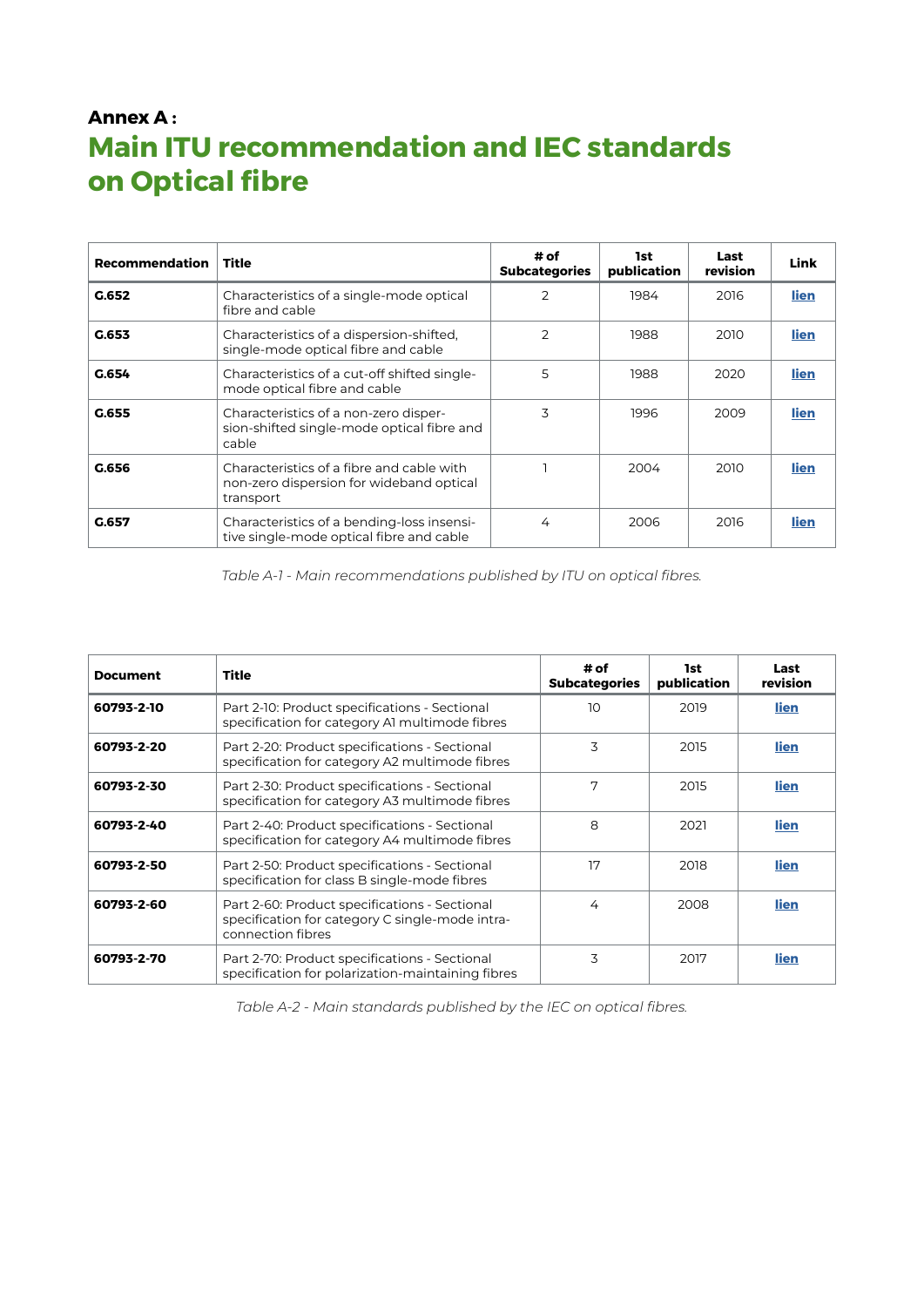### **Annex B : Overview of the attributes required by IEC 60793-2-50 and ITU-T G.65x**

|               | <b>Multimode fibres</b>                                                                                                     | <b>Singlemode fibres</b>                                                                                                                                       |  |  |
|---------------|-----------------------------------------------------------------------------------------------------------------------------|----------------------------------------------------------------------------------------------------------------------------------------------------------------|--|--|
| transmission  | Intrinsic attenuation<br>Macro-bending induced attenuation<br>Inter-modal dispersion<br>Bandwidth<br>Intra-model dispersion | Intrinsic attenuation<br>Macro-bending induced attenuation<br>Chromatic dispersion coefficients<br>Polarization-mode dispersion coefficient<br>Hydrogen ageing |  |  |
| dimensional   | Length<br>Core<br>Diametre<br>Cladding<br>Non-circularity<br>Concentricity error<br>Coating                                 | Length<br>Core $1$<br>Diametre<br>Cladding<br>Non-circularity<br>Concentricity error<br>Coating                                                                |  |  |
| optical       | <b>Numerical Aperture</b>                                                                                                   | Mode-field diametres<br>Cabled Cut-off wavelength                                                                                                              |  |  |
| mechanical    | Fibre Curl<br>Tensile strength<br>Stress corrosion susceptibility<br>Coating strip force                                    | Fibre Curl<br>Tensile strength<br>Stress corrosion susceptibility<br>Coating strip force                                                                       |  |  |
| environmental | Temperature cycle test<br>Dry heat test<br>Damp heat test<br>Water immersion test                                           | Temperature cycle test<br>Dry heat test<br>Damp heat test<br>Water immersion test                                                                              |  |  |

*1 : Core diameter and core non circularity are not standardized for singlemode fibres.*

*Table B-1 - List of standard characteristics for multimode and single-mode optical fibres.*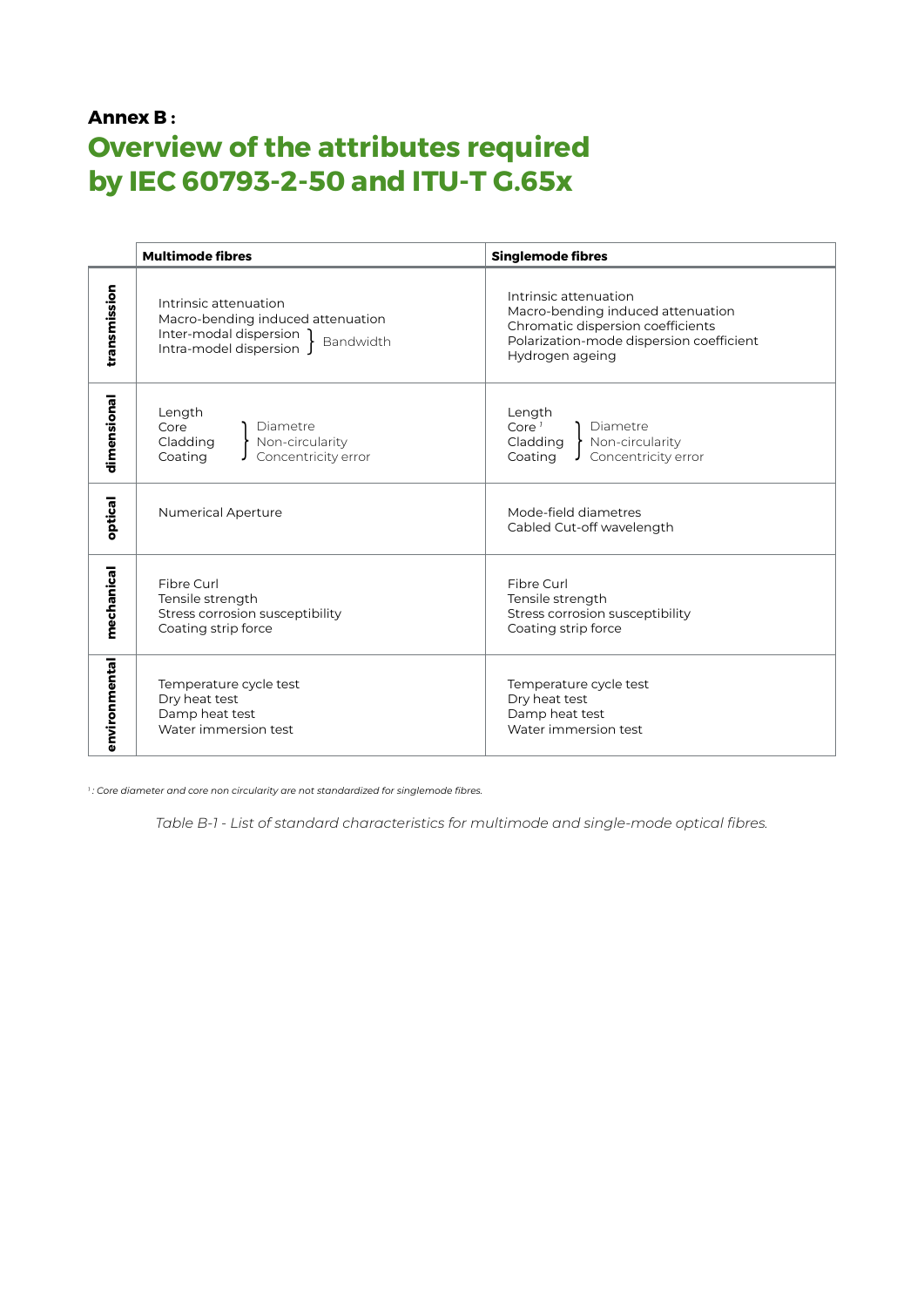### **Annex C : Main ITU and IEC guidance documents on Optical fibre**

| Recommendation | Title                                           |      | Last<br>revision | Link |  |
|----------------|-------------------------------------------------|------|------------------|------|--|
| G.Sup59        | Guidance on optical fibre and cable reliability | 2016 | 2018             | lier |  |

*Table C-1 - Main Guidance documents published by ITU on optical fibres.*

| <b>Document</b> | <b>Title</b>                                                                             |      | Link |
|-----------------|------------------------------------------------------------------------------------------|------|------|
| TR 62000        | Guidelines for combining different single-mode fibre sub-categories                      | 2021 | lien |
| TR 62048        | Optical fibres - Reliability - Power law theory                                          | 2014 | lien |
| TR 62221        | Optical fibres - Measurement methods - Microbending sensitivity                          | 2012 | lien |
| TR 62316        | Guidance for the interpretation of OTDR backscattering traces for single-<br>mode fibres | 2017 | lien |

*Table C-2 - Main Technical Reports published by the IEC on optical fibres.*